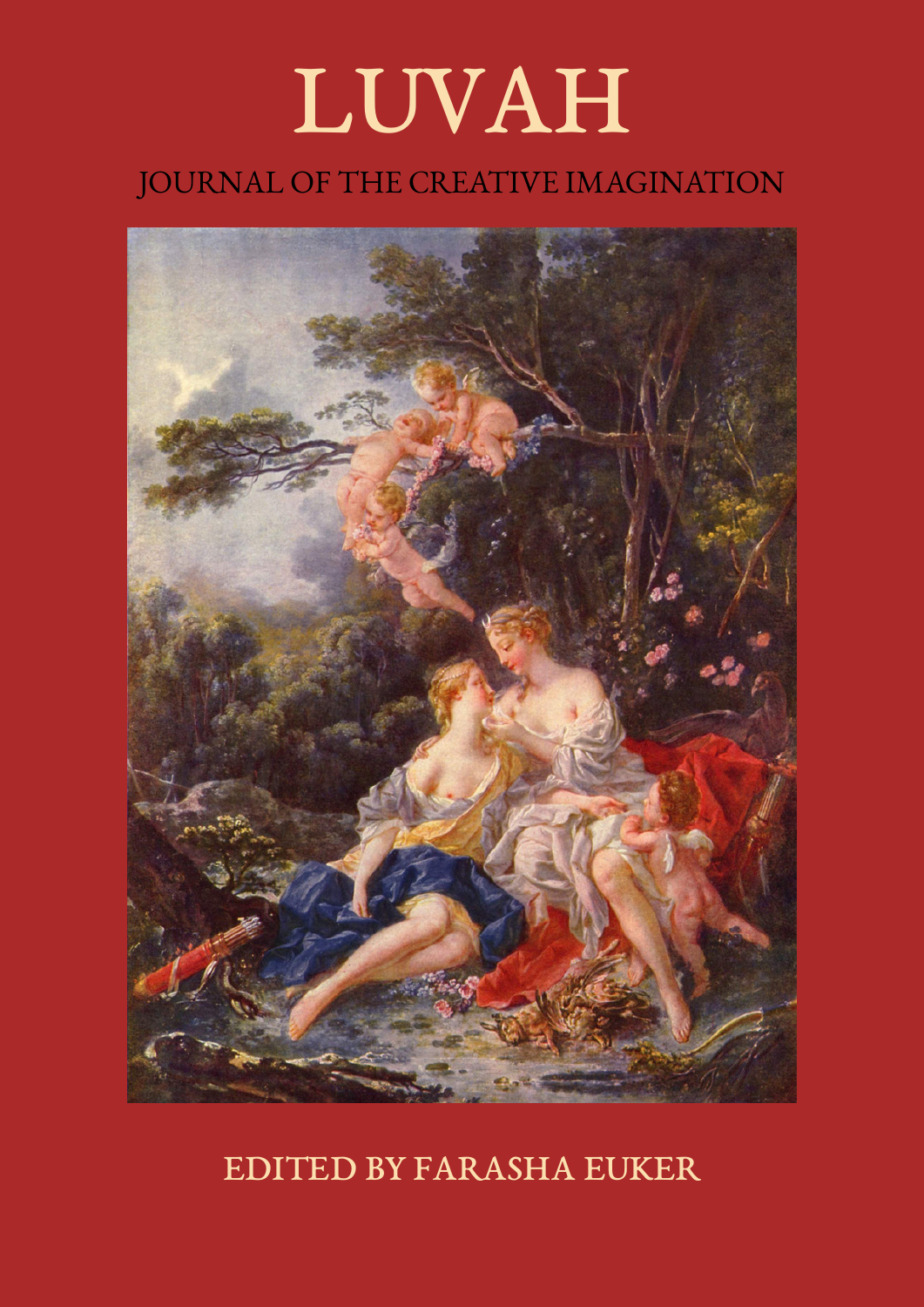### Luvah: Journal of the Creative Imagination

Luvah, ISSN 2168-6319 (online), is a scholarly, peer-reviewed journal of philosophy, theology, and literature. Luvah provides a space to reflect on modernity, tradition, and metaphysics.

Executive Editor Farasha Euker

#### Editorial Board

Keith Doubt *Wittenberg University*

David Fideler *Concord Editorial*

Maja Pašović *University of Waterloo*

Angela Voss *University of Kent*

Amy L. Washburn *City University of New York*

Copyright © 2011–2013 Farasha Euker

Some rights reserved. Unless indicated otherwise, all materials are copyrighted by *Luvah* and licensed under a Creative Commons Attribution-NonCommercial-NoDerivs 3.0 Unported License. <http://luvah.org>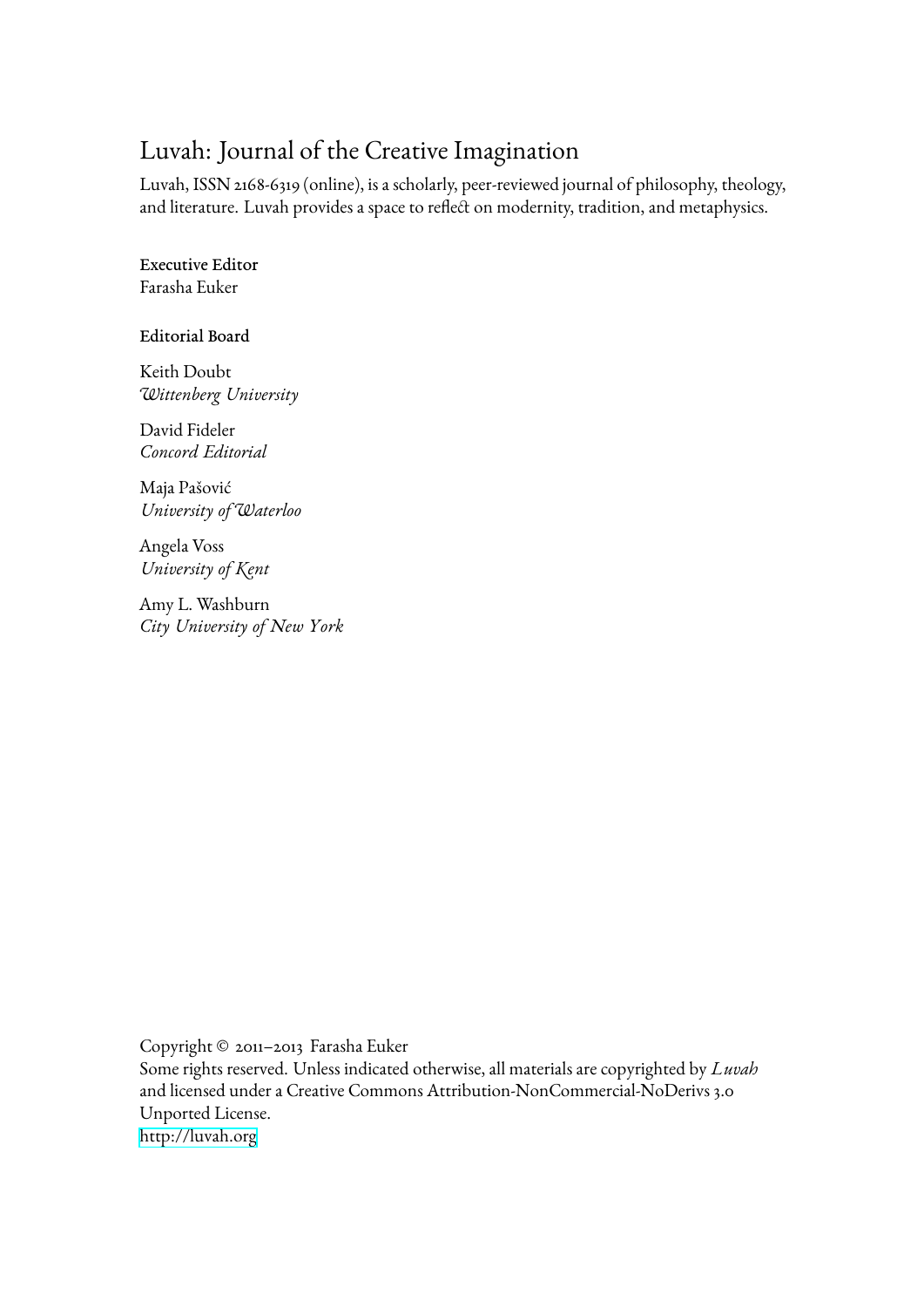## **Introduction: Luvah as the Journal of the Creative Imagination**

Farasha Euker

Imagination is the star in man, the celestial or supercelestial body.<sup>[1](#page-2-0)</sup>

Imagination, or "Poetic Genius",<sup>[2](#page-2-1)</sup> in the terminology of William Blake, truly is the star in any human, though sadly it is a star that seems to be on its last days. It cannot be so, because the imagination is a faculty of the soul and the soul is indestructible, but a multitude of veils have covered the light that should be everyone's imagination. This journal aims to recover the pristine imagination for a humanity dealing with the onslaught of modernity. Sacrifices must be made in one's life, for one cannot fully devote one's self to both the outer world and the inner world at the same time. We can only hope that this endeavor ignites a spark in the hearts of many a serious seeker, spurring them to choose the interior life as opposed to the worldly life.

*Luvah* is inherently interdisciplinary, dealing with such diverse topics as politics, international relations, literature, philosophy, and religion. Expect to see many views contrary to those you have been socialized to believe. Just as the Zen master must sometimes hit the student or insult the Buddha, our articles may, at times, shock our readers into profound "aha! moments". We must explore our psyches in a Cartesian manner. Doubt can lead to the truth, just as in the case of Saint John's dark night. This journal aims to expose the uninitiated to the Hindu, Buddhist, Taoist, Christian, Jewish, Jain, and Islamic doctrines, while at the same time providing insights that may surprise or inspire the experienced academic and/or seeker. While we focus on intuitive ways of knowing in the religions, we are just as open to engaging with cutting-edge social theory. Ultimately, our perspective can be termed *philophantasia* (love of imagination), and we are open to an engagement with all philosophies, religions, and thinkers, past, present, and future, that adore the life of the imagination. If one, and only one, shortcoming were to be pointed out about modernity, it may be the lack of intuition as a valid epistemological source.

As generally used, the term heterodox means deviance from the norm or any opinion or doctrine at variance with an official doctrine. Orthodox comes from the Greek word *orthodoxos* (*Ορθόδοξος*) meaning having the right opinion. If you pay attention, you can see that these two terms—as generally used—are not mutually exclusive. We must never fall into the logical

<span id="page-2-0"></span><sup>1</sup> Martin Ruland, *Lexicon Alchemiae* (1612)

<span id="page-2-1"></span><sup>2</sup> William Blake, *The Complete Poetry and Prose of William Blake*, p. 1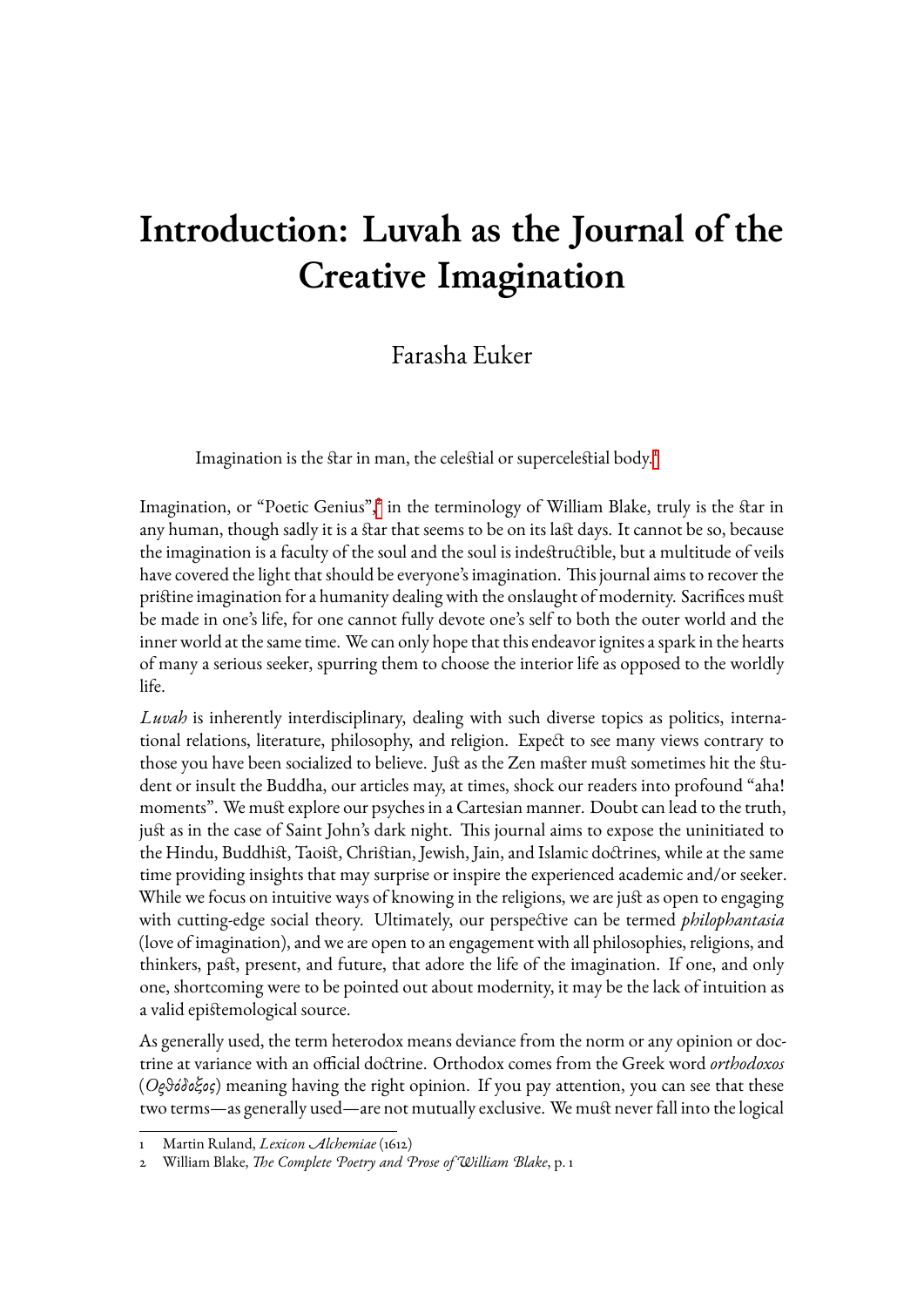pitfall of assuming that just because a doctrine has more adherents or support in some official manner that it is correct. Within every faith there have been numerous marginal groups, groups driven to the edge of extinction, and victims of genocide. Some of the most heterodox groups and individuals were some of the most true, some of the most truly orthodox. Mansur Hallaj aimed not only to understand the truth, but to become the Truth. It is no ac-cident that Hallaj was a Qarmati<sup>3</sup> sympathizer. It is no accident that Hallaj and Suhrawardi<sup>[4](#page-3-1)</sup> met the same fate<sup>[5](#page-3-2)</sup>. The ruling elites wanted to silence the truth and to banish it from this world, but truth is eternal. *Luvah* aims to present this truth to a wide and varied audience. If you read an article and it stimulates the opinion-producing part of your brain, please write to us and tell us your thoughts.

Running through the articles in this journal, one will notice certain influences and inspirations, including Plato, Simone Weil, William Blake, Ibn "Arabi, and William Morris. These are some of the editors" favorites, but the journal is by no means limited to an exegesis of their writings. In the last fifty years, we have all lived in an intellectual wasteland. Our minds are turning into deserts. This journal is a contribution to the re-building of our collective cultures, which could become oases from modernity, which, hopefully, will grow and someday contribute to the "de-colonization of our minds"[6](#page-3-3), and the liberation of or souls from the torments imposed upon us by the instruments of the late-capitalist ideology. "Welcome to the desert of the real!["7](#page-3-4)

However much you feed a wolf, it always looks to the forest. We are all wolves of the dense forest of Eternity. - Marina Tsvetaeva<sup>8</sup>

*Luvah* is important because it presents an alternative worldview that is staunchly opposed to those ideologies and forces that ensure that life in the modern world is strangely akin to living in the horrors of a sci-fi created alternate universe. What can one say, save for "the horror"? Humanity has divine and monstrous natures. The monstrous side has been referred to as an animal nature, but animals don't kill, rape and destroy for fun. Some humans are above animals simply in their capacity to destroy. As such, dolphins could be said to have ethical superiority over humans. Perhaps dolphins should be our masters. Can we really consider ourselves superior to the animals? The human species is superior, can claim superiority for certain in one thing only: destructiveness. Animals are content to live their simple lives. They live happily in other realms. In the Islamic tradition, even the trees are said to praise God, but humans tend to forget. In some stories, even Satan was not a disbeliever or a hypocrite, but was simply a great monotheist who refused to bow before humans.<sup>[9](#page-3-6)</sup> Look at what we have done over the past century. Now ask yourself, was Satan the arrogant one, or are we? The answer should be apparent. Humans are the one creature to forget the Divine. They fight

<span id="page-3-0"></span><sup>3</sup> An early Ismaili sect of Islam that advocated the abolition of private property.

<span id="page-3-1"></span><sup>4</sup> Muslim philosopher and founder of the Ishraqi school of philosophy, which has been greatly important in the Eastern Islamic world.

<span id="page-3-2"></span><sup>5</sup> Execution.

<span id="page-3-3"></span><sup>6</sup> See Ngugi wa Thiong'o, *Decolonizing the Mind*.

<span id="page-3-4"></span><sup>7</sup> See Slavoj Žižek, *Welcome to the Desert of the Real!*

<span id="page-3-5"></span><sup>8</sup> Cited in Breyten Breytenbach, *Notes from the Middle World*, p. 95.

<span id="page-3-6"></span><sup>9</sup> See Jabez L. Van Cleef, *The Tawasin of Mansur Al-Hallaj*.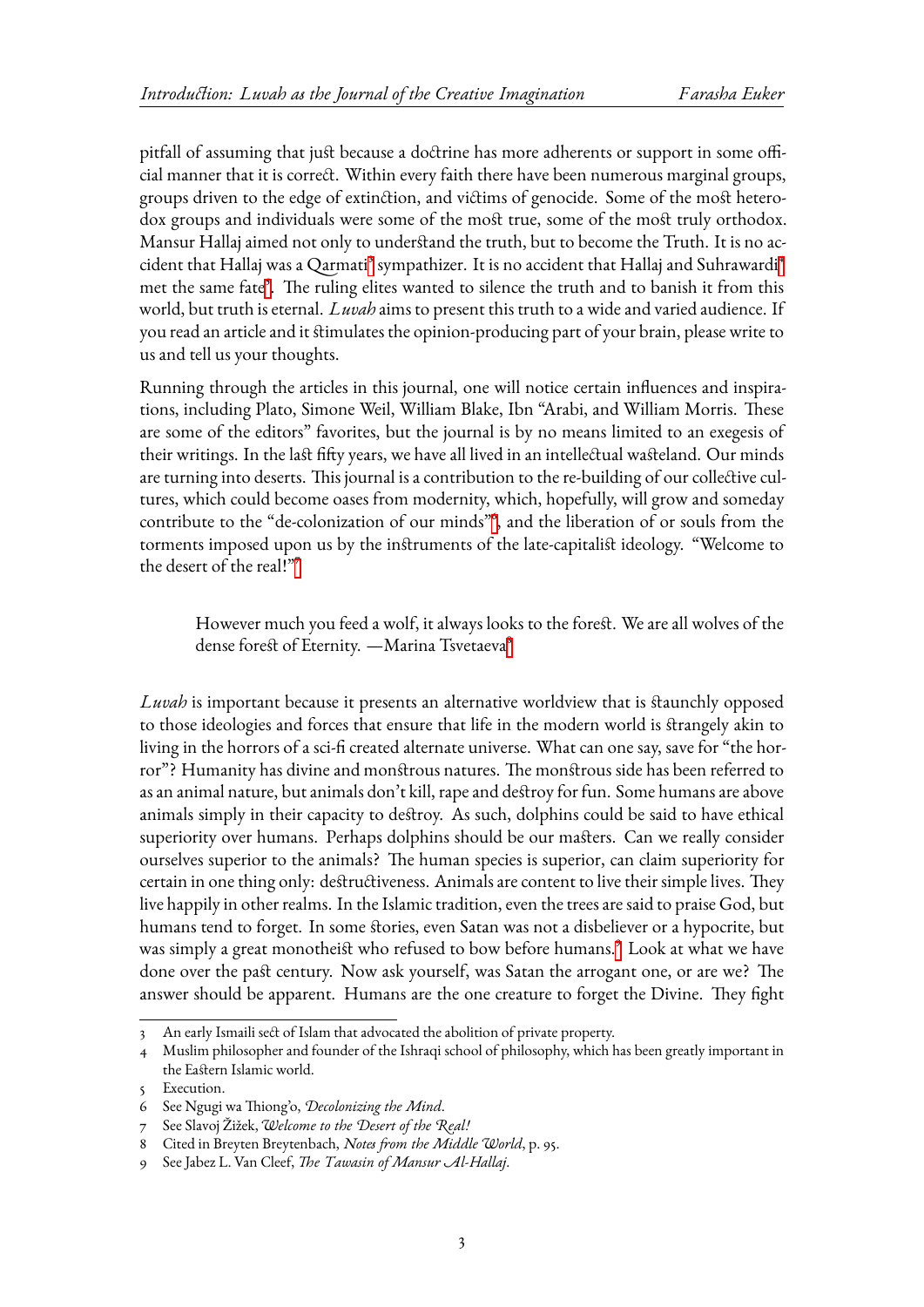against not only the Divine, but also the Earth, the animals, others of their species, their families, and even themselves with their radically self-destructive tendencies. Perhaps, it would not be such a surprise if the churches of today became shrines to a deity of the dollar tomorrow. Money is no longer real, but is virtual. We live in the world of reified capital taking the form of the concrete god that Nietzsche supposedly killed off long ago. The irony of the mod-ern era is that while machines become more and more real we become more like things.<sup>[10](#page-4-0)</sup> We must re-learn how to be. We must forget our socialization, our indoctrination. How? Look to the animals! Become a bird, floating to new heights you never before imagined. You will see that the less you have, the more you are. *Luvah* is not a wing that will help you take flight, but we may be the key that unlocks your cage, leading from the dark night of modernity to the light of truth.

I learned the grass as I began to write, And the grass started whistling like a flute. I gathered how color and sound could join And when the dragonfly whirred up his hymn, Passing through green frets like a comet, I knew A tear was waiting in each drop of dew. Knew that in each facet of the huge eye, In each rainbow of brightly churring wings, Dwells the burning word of the prophet— By some miracle I found Adam's secret.<sup>11</sup>

Truth is no longer valued in the modern world. We live in a virtual world; one in which all appearance has become reality, and all that was real is now simulated. Everything from our modes of transportation, to our patterns of language has become farther and farther removed from reality. *"Veritas numquam perit"*,[12](#page-4-2) but in this decadent age it has, to the great detriment of all living beings. There is no postmodern era. What is so readily called the postmodern is in fact simply the hyper-modern. There is nothing whatsoever to justify classing ourselves in a new era. Ultimately, if you want to look at this through a simple lens there are only two eras: The traditional and the modern, represented visually through the use of an axis. The x axis represents the modern and the y axis represents the traditional. The traditional world sought to transcend this mundane existence through religion, art, philosophy, and architecture, hence the upward representation. The modern world is the opposite. Moderns deny all that is transcendent, even if it goes against the rationalism which they hold so dear. The future human is the cyborg, yet this is not postmodern. It is a fundamental mistake and a grave error to juxtapose the modern to the postmodern, thinking that one is better than the other, for they are both one in the same, only so-called postmodernism is the latest development in the modernist project. The world is in tatters, the environment in shambles, and life is quickly becoming unbearable. Solutions? Perhaps a radical re-education of all humans, similar to the re-education featured in *A Clockwork Orange*.<sup>13</sup> Oh yes, technology is so great that it cannot even solve the problems that would not exist without modern technology. We

<span id="page-4-0"></span><sup>10</sup> Paraphrasing Simone Weil, *Gravity and Grace*, p. 153.

<span id="page-4-1"></span><sup>11</sup> *I Learned the Grass as I Began to Write*, Arseny Tarkovsky.

<span id="page-4-2"></span><sup>12</sup> Truth never dies.

<span id="page-4-3"></span><sup>13</sup> I am stating this sardonically, though it is possible that opressive education needs equally oppressive reeducation.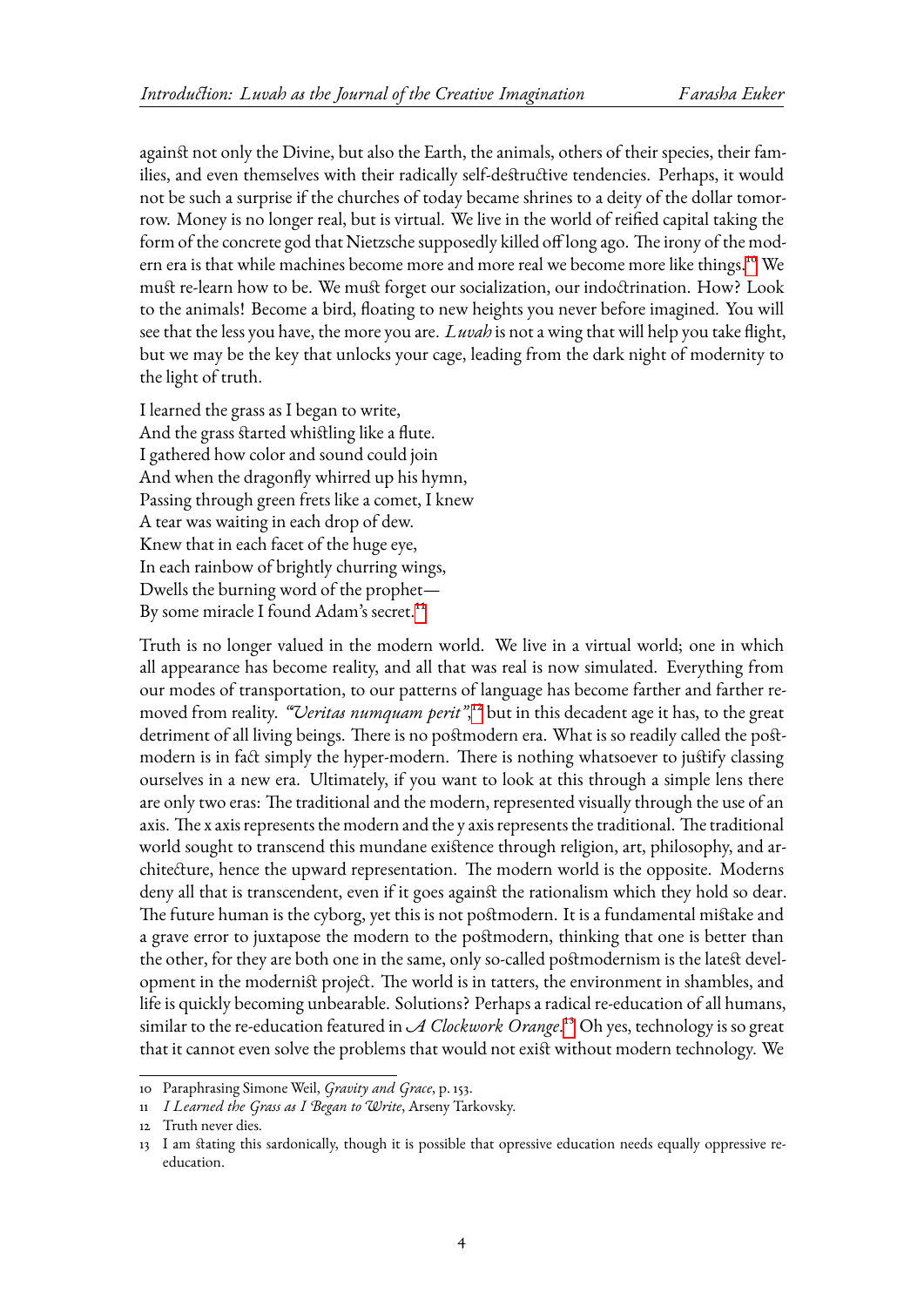have so much more today than any previous generation, yet one important thing is missing: Happiness! Perhaps, it is time to radically revise what we mean by culture. Looking around, one fails to see anything civilized about civilization. The places of mass congregation, far from being centers of enlightenment, are, in fact, bastions of barbarism.

Service to a homeless person is service to God, yet the way of action is in no sense ideal; it is only necessary because of the corrupted nature of the world. Ideally we would all be solitary gnostics, striving for Nirvana. It is interesting to note how backwards things seem to be in this world. The only truly Marxist revolution was the anti-Marxist revolution in Poland.<sup>14</sup> Perhaps the best way to save the world is not by acting, but by following the Daoist principle of wu-wei<sup>15</sup>. Perhaps we should follow the dictum attributed to Gandhi that we must "be the change we wish to see in the world."<sup>16</sup> For a thinking person, the divine Name must be all-important. By withdrawing into our selves and nourishing our souls through the Name, we may begin to embody the attributes of the One in this realm of contingency. How could we try to save the world, if we ourselves need saving? First we must become the microcosmic reflection of all that is good, and in this process we become like beacons of light, shining as examples for all to see and emulate. Just think of it: if even a small percentage of the world's population begins to focus on Truth, Beauty, and Goodness, they will no longer practice violence and conspicuous consumption and will embody attributes such as compassion (*ar-Rahman*) in their daily lives. If we want to change the world through violence, we ourselves will become violent creatures who could not help but repeat the atrocities of the last century. On the other hand, if we are non-violent—even to the animals, compassionate, and full of love for all creatures, we could not help but be generous and compassionate. Perhaps quietism is the best way after all. All who read this should find time to spend in the refuge of nature, the greatest and most universal of all revelations.

Life on this planet isn't as agreeable as it could be. Something obviously went wrong on Spaceship Earth, but what? […] [S]omebody must have started playing around with seeds and plants and invented agriculture. It seemed to be a good idea[…] [b]ut life became more complicated, and toilsome.<sup>[17](#page-5-3)</sup>

Everything changes! We are both essentially the same as we always were and fully different from a few days before. *Luvah* is a dividing line, an invisible line in the sand, stretching across the expansive deserts that are our lives. The past is the past, but it also is the future, for the future would be nothing without the past. Are we free? Can we shape our own destiny? I no longer know, but *Luvah* will ask these questions, and sometimes questions are more important than answers. Perhaps the past is a weight around our necks holding us too closely to the ground and not allowing us to fly freely. We are candles, flames, and butterflies. Just like a burning candle we retain our essences, though the accidents surrounding our beings may change. The Buddhist and Hindu views are equally true, being two sides of the same Truth, for the eternity and indivisibility of the soul, and change, suffering, and impermanence are

<span id="page-5-0"></span><sup>14</sup> The 'Arab Spring may be another example, though it seems to have been co-opted by reactionaries.

<span id="page-5-1"></span><sup>15</sup> Non-acting action.

<span id="page-5-2"></span><sup>16</sup> It is doubtful Gandhi stated these exact words, though they do epitomize his life's work and principles.

<span id="page-5-3"></span><sup>17</sup> p.m., *bolo'bolo*, 1-2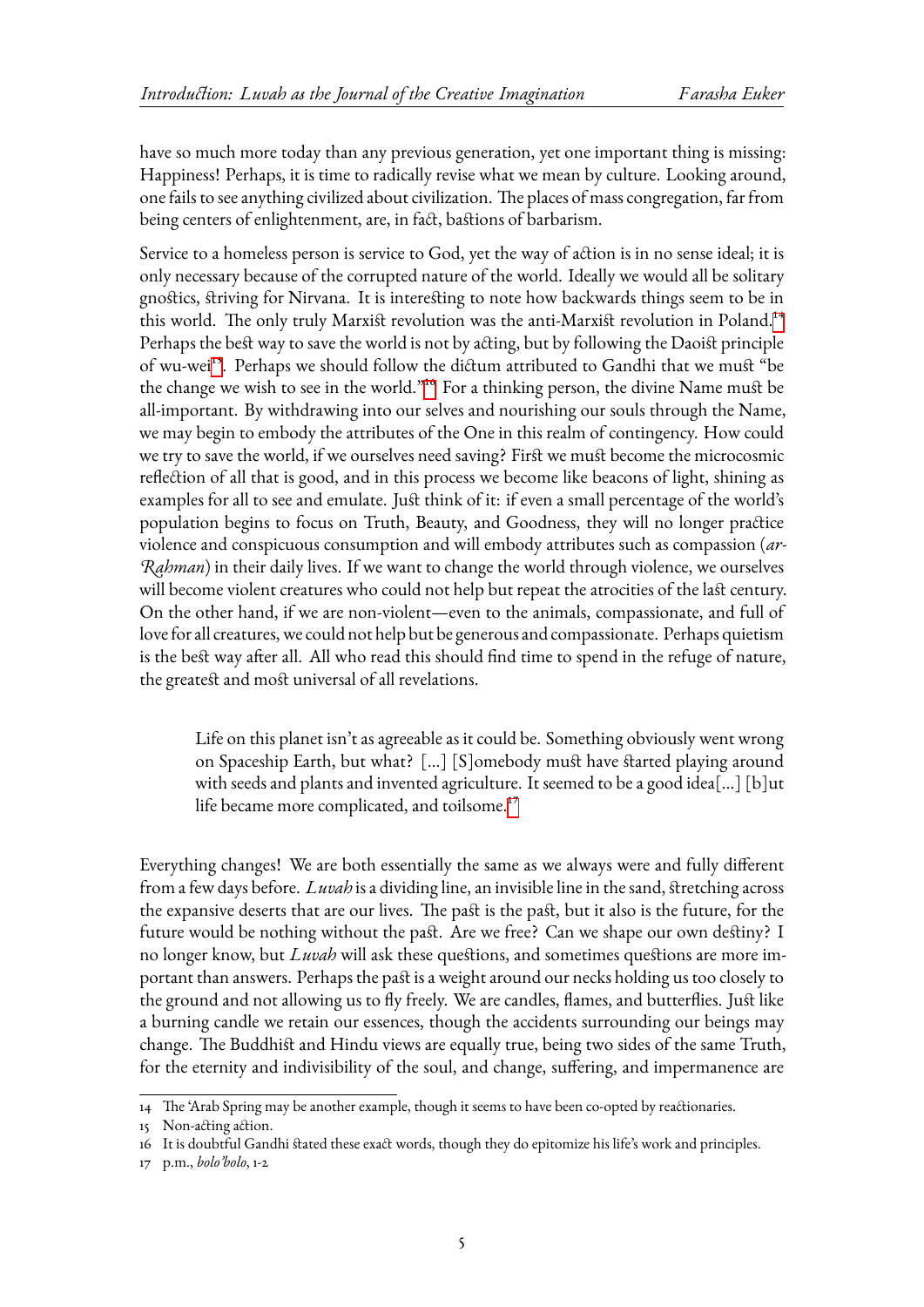equally real. As the Buddha states, "Life is suffering,"<sup>[18](#page-6-0)</sup> but, is suffering to be our destiny? Perhaps the horizontal dimension must always be the dimension of pain, but that is not all there is. There is a vertical dimension from which we can cut the chains that bind us, setting our souls free to fly onward and upward. *Luvah* is a cartography of the self to the Self. Nothing is as it seems: the good is the bad and the bad is the good, and in the end we are all alone in the universe until we meet the One. We are not angels to rely solely upon God for help; we are humans, deeply flawed creatures left to fend for ourselves—and judging by the state of society, we are doing a terrible job—in this world. Liberation is in the palm of our hands, salvation is within us, and "God is closer than our jugular veins" (Qur'an L, 16), but our future is our own responsibility, and society's future is our collective responsibility. When Sartre stated that "Hell is—other people["19,](#page-6-1) he had a point. Heaven is easily attained for one who only talks to the animals and trees, but we live in a world of people and they tend to drag us down.<sup>20</sup> That is part of the test, for evil exists on this planet only because people exist on this planet, and capitalism seems to magnify that evil, so in these times one must be a saint merely to maintain a shred of goodness. Can we have a new revolution, one without guns or harm to any living being, a goodness revolution, where all humans treat all other humans (and other living beings) with the respect they deserve? Failing this, we are alone. Let us have revolutions of one, or a few, then create autonomous zones where equality, dignity, and respect for all living creatures are the paramount values. Let us return to the search for Truth, Beauty, and Goodness in a world filled with lies, ugliness, and evil. And if I am to be alone in this search, in this resurrection of such antiquated ideals, then so be it. I can seek the Real in a solitary form just as Milarepa and the great mystics of the past sought the Real.<sup>[21](#page-6-3)</sup> Perhaps we can save ourselves. Let the search begin with *Luvah*.

#### **Works Cited**

Blake, William. "All Religions Are One." *The Complete Poetry and Prose of William Blake*. Edited by David V. Erdman. New York: Anchor Books, 1988.

p.m. bolo'bolo. New York: Semiotext(e), 1985.

Breytenbach, Breyten. *Notes from the Middle World*. Haymarket Books, 2009.

Thiong'o, Ngugi Wa. *Decolonizing the Mind: The Politics of Language in African Literature*. London: J. Currey, 1986.

Hoven, Adrian, and Andrew N. Leak. *Sartre Today: A Centenary Celebration*. New York: Berghahn Books, 2005.

Ruland, Martin. *A Lexicon of Alchemy*. London: J.M. Watkins, 1964.

Tarkovsky, Arseny. "I Learned the Grass as I Began to Write." Homepage—Center for the Art of Translation. <http://catranslation.org/i-learned-the-grass-as-i-began-to-write> (accessed July 19, 2012).

<span id="page-6-0"></span><sup>18</sup> The first noble truth.

<span id="page-6-1"></span><sup>19</sup> Cited in Adrian Hoven and Andrew N. Leak, *Sartre Today: A Centenary Celebration*, p. 169.

<span id="page-6-2"></span><sup>20</sup> Though some, such as our loved ones and spiritual guides, may do quite the opposite!

<span id="page-6-3"></span><sup>21</sup> In the Islamic tradition even those alone can rely on Khidr, the *Green Man*, for guidance.